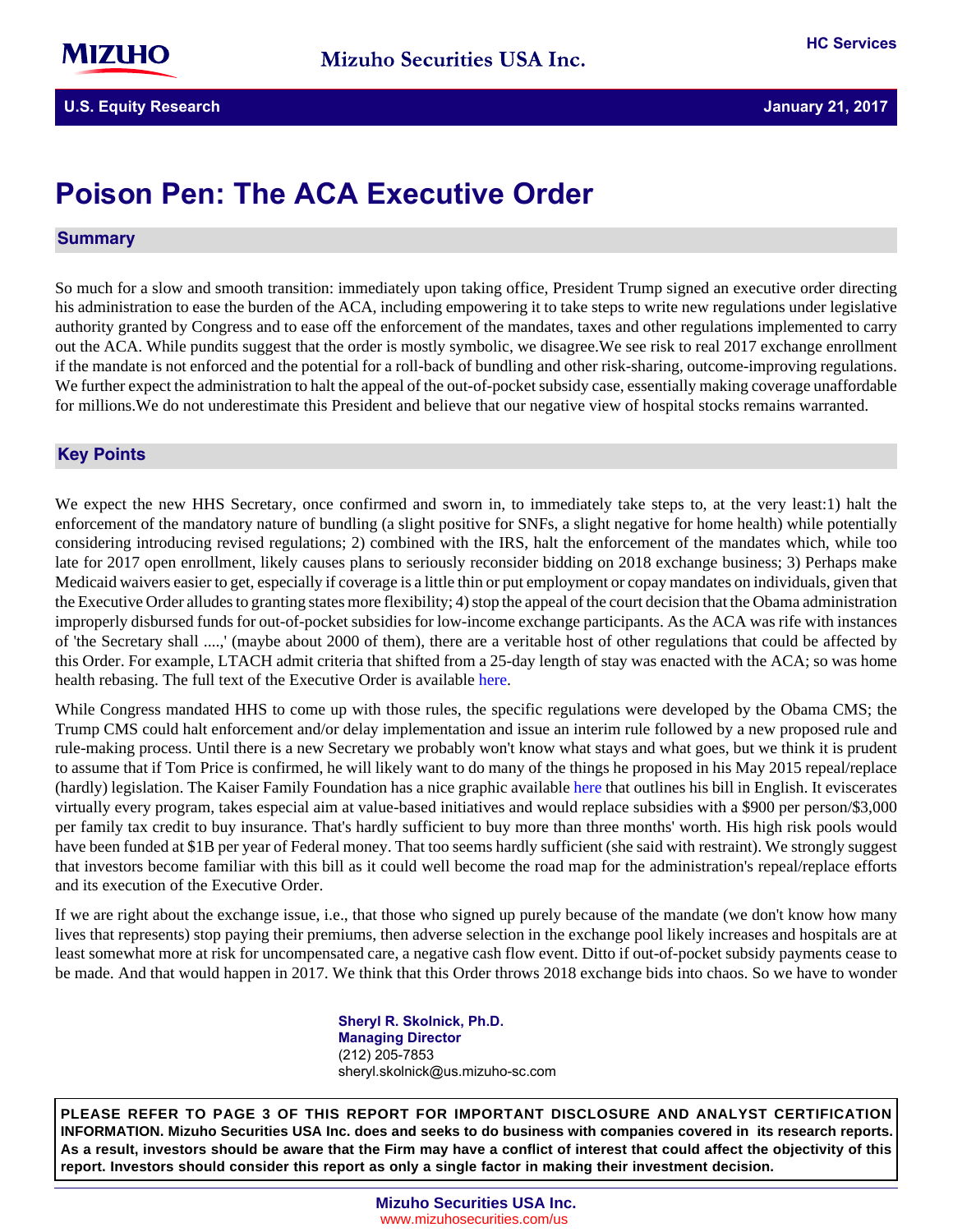

why the hospital companies and investors who have pushed the stocks back up to pre-election levels would be so enthusiastic? Indeed, the tone of our recent conversations, especially among long-only investors, has become notably more negative: how, they ask, can hospitals go up from here? What is the positive catalyst? Those were the questions last week....before Trump signed the first death warrant for the ACA. Our answer then was to call attention to our volume work [\(11/21/17 report, page 21, Exhibit 5](https://msusa.bluematrix.com/sellside/EmailDocViewer?encrypt=01412c36-72f1-4e11-a2cf-a07554906e88&mime=PDF&co=msusa&id=Sheryl.Skolnick@us.mizuho-sc.com&source=libraryView&htmlToPdf=true)) which shows a long-term decline in industry discharges, even through reform's boom years. Even without the poisonous politics we'd be negative on the sector's outlook. But with this first move, we are even more convinced that we must even more strongly warn investors of the risks associated with the fundamentals of the industry (volume drives performance, in our experience) and the highly uncertain, but almost certainly not positive, politics of health care. The best case was the status quo. The worst case is yet to come. We reiterate our ratings and negative/cautious view on our acute care hospital coverage as well as our post-acute companies. As UNH essentially exited the exchange business and as we remain convinced that private sector payer population health and value-based initiatives are likely to accelerate and benefit both segments of its business, we reiterate our Buy rating and \$178 PT.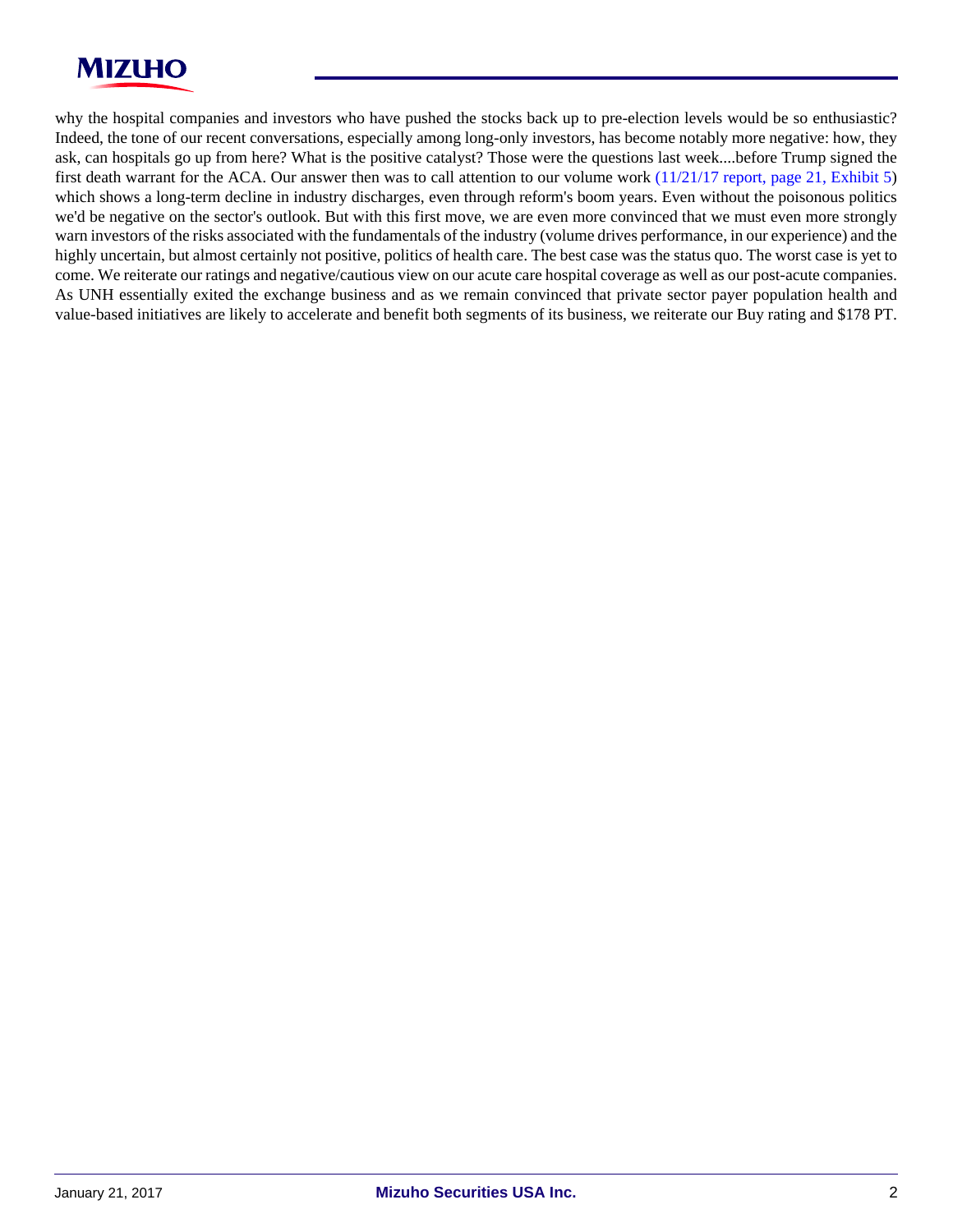# **Price-Target-Calculation-and-Key-Risks**

# **Amedisys, Inc. (AMED)**

Our \$33 one-year PT is based on a PEG of 0.5x on 34% projected EPS growth from '16E to '17E and an 8.1x EV/EBITDA multiple on 2017E.

Risks to our target include: repeal/replacement of the ACA and bundling, execution, reimbursement, investigation (an active hospice investigation is ongoing in New England and West Virginia and AMED currently operates under a corporate integrity agreement) and legislative risk, among others.

## **Community Health Systems, Inc. (CYH)**

Our valuation of \$3 is based on 6.7x our 2016E EV/EBITDA and 7.5x our 2017E EBITDA on a guidance basis, including the assumed \$1.2B in sale proceeds as cash. We now expect FCF to be negative in 2016, along with further margin compression in 2016 and 2017, which argues for a below peer multiple in our view. However, the high degree of leverage prevents the multiple from going much below 6.5x. These reflect likely volume and mix pressures, coupled with high leverage as well as the remaining CVR risk.

Risks to our rating and price target include, but are not limited to, better than expected asset sale results or the involvement of an activist investor, or the acquisition of shares by deep value investors. Factors weighing on valuation include, but are not limited to, relief of the following: pricing pressure from government and private payers, continued soft volume growth, additional labor cost pressures, further deterioration of bad debt, integration of HMA and turnaround of HMA, physician losses, competition for acquisitions, the pending spin-off and a highly levered balance sheet. However, CYH may be more successful at cost cutting and growing volume than we think and that could cause upside surprise to be reflected in the stock price. CYH has not yet finalized the value of the CVR, which could result in unexpectedly higher settlement and/or legal costs above the reserve level. ACA repeal risk, along with the risks associated with Medicaid block grants and Medicare privatization also exist.

# **HCA Holdings, Inc. (HCA)**

Our valuation of \$78 is based on 7.3x our 2016E EV/EBITDA less NCI.

Risks to valuation include, but are not limited to, repeal/replacement of the ACA, pricing pressure from government and private payors, continued soft volume growth, further deterioration of bad debt, competition for acquisitions, increasing labor costs and labor market shortages, HITECH payment risk, a levered balance sheet and the repeal of all of the provisions of the ACA and the implementation other recent legislation (MACRA and IMPACT), along with the potential for privatization of Medicare and block grants for Medicaid.

#### **Kindred Healthcare, Inc. (KND)**

Our one-year PT of \$5 for KND shares is based on 11.9x EV/Core EBITDA less NCI and 6.3x EV/Core EBITDAR. Given our post-acute sector concerns, we see these multiples as reasonably valuing KN, especially given risks to LTACH criteria, bundling and potentially Medicare reimbursement.

Risks to our PT and rating include but are not limited to: repeal/replace the ACA, execution risk, reimbursement risk, changes in upstream (hospital volume) and referral patterns in response to changing reimbursement methods (especially for KND's LTACHs) and incentives, changes in regulations and the potential for M&A (both as a buyer and as a target).

#### **LifePoint Health, Inc. (LPNT)**

Our valuation of \$50 is based on a 6.5x multiple on our 2017E EV/EBITDA less NCI, which rises to 7.5x when we include an estimate of future capex liabilities as 'debt.' We think this multiple is appropriately reflecting likely inpatient volume pressures, the dilutive impact of acquisitions in the near term plus capex commitments associated with them and balanced by its moderately levered balance sheet and smaller, but still positive, FCF. Risks to valuation include pricing pressure from government and private payors, continued soft volume growth, further deterioration of bad debt and competition for acquisitions, excess dilution from acquisitions due to slower than expected improvement in margins and execution risk and the risk of repeal, Medicaid block grants and Medicare privatization.

# **Quorum Health Corp (QHC)**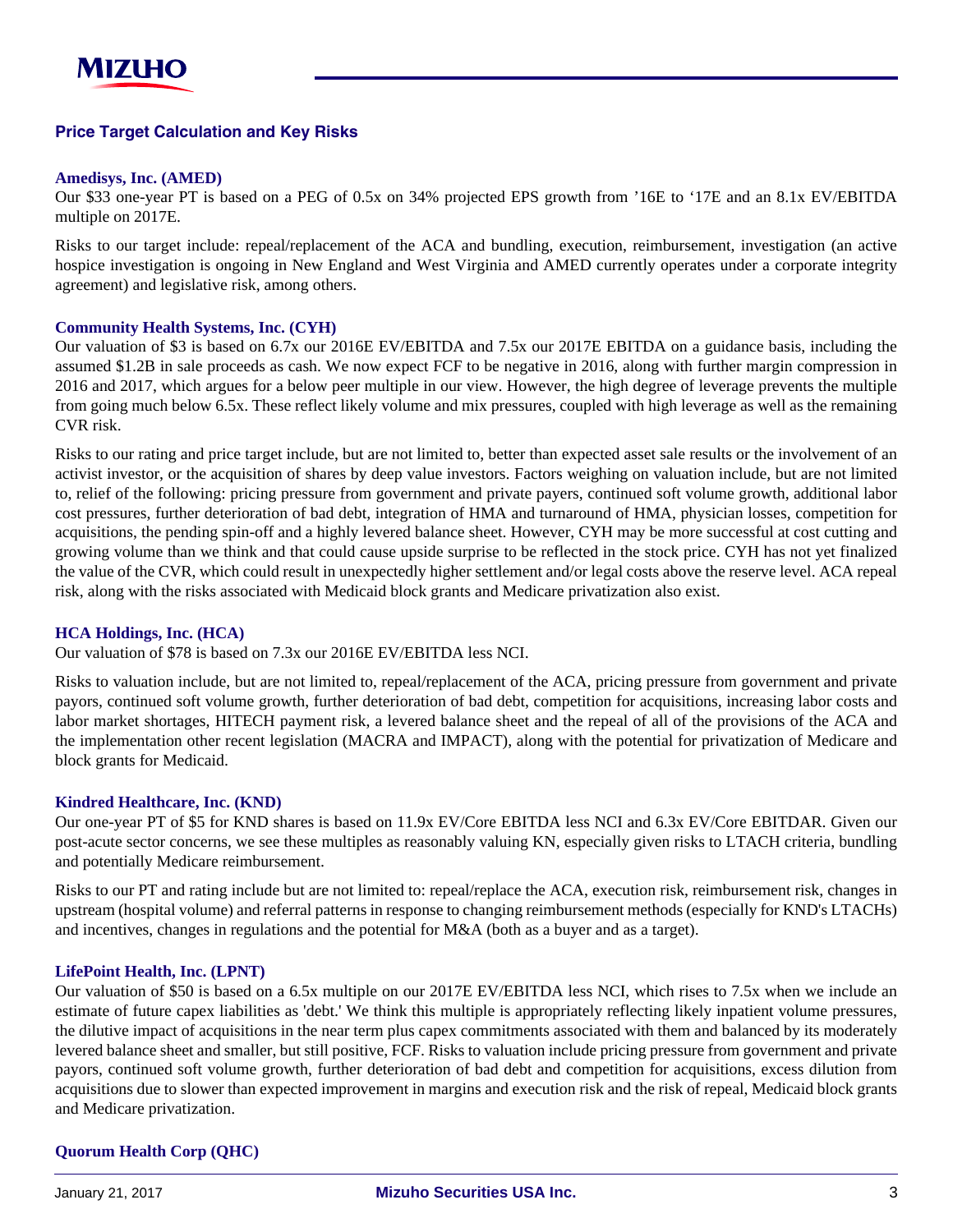

With our below-guide \$170mm EBITDA estimate and with serious total net leverage of 6.0x our corresponding \$233mm LTM CA EBITDA estimate, the EV multiple explodes in our target price model. At our new target of \$3, the stock would trade at 8.2x guidance-basis EBITDA. But if the assets are sold, \$3 is only 6.7x our new estimate. While our PT is more than 10% from the current stock price, the low dollar price makes the stock highly volatile.

Risks to our rating and price target include, but are not limited to: repeal/replace the ACA, execution, reimbursement, litigation, regulation, investigation and other market and government-based risks. In addition, QHC, formed through a spin-off from CYH, is a very new company just having been formed on 4/29/15. Thus, it has a limited track record and has had much time to execute on its strategic plan. Our estimates, and therefore our rating and price target, are thus based on extremely limited company-specific information. We expect the shares to be very highly volatile given the small float and high degree of leverage, and the risk of repeal of the Medicaid expansion and the potential for the privatization of Medicare and Medicaid block grants.

#### **Tenet Healthcare Corp. (THC)**

Our \$13.00 PT is based on 7.4x our 2017E EBITDA less NCI of \$2.157B, which corresponds to 6.6x our 2016E EBITDA and 6.3x our 2017E EBITDA. Risks to our price target include, but are not limited to, repeal/replace the ACA, pricing pressure from government and private payors, continued soft volume growth, HITECH payment risk, execution risk (including closing transactions in a timely fashion) and further deterioration of bad debt. Risks associated with health policy changes, ACA repeal, Medicaid block grants, privatization of Medicare all factored into our target multiple as well.

#### **Companies Mentioned (prices as of NaN/ )**

Amedisys, Inc. (AMED- Neutral \$46.35) HCA Holdings, Inc. (HCA- Neutral \$79.71) LifePoint Health, Inc. (LPNT- Neutral \$60.40) Tenet Healthcare Corp. (THC- Underperform \$18.10) Community Health Systems, Inc. (CYH- Underperform \$6.57) Kindred Healthcare, Inc. (KND- Neutral \$7.40) Quorum Health Corp (QHC- Neutral \$8.81)

#### **IMPORTANT DISCLOSURES**

The disclosures for the subject companies of this report as well as the disclosures for Mizuho Securities USA Inc. entire coverage universe can be found at<https://msusa.bluematrix.com/sellside/Disclosures.action>or obtained by contacting [EQSupervisoryAnalystUS@us.mizuho-sc.com](mailto:EQSupervisoryAnalystUS@us.mizuho-sc.com) or via postal mail at Equity Research Editorial Department, Mizuho Securities USA Inc., 320 Park Avenue, 12th Floor, New York NY, 10022.

**Investment Risks and Valuation Methods can be located in the following section of this research report - Price Target Calculation and Key Risks.**

#### **Ownership Disclosures and Material Conflicts of Interest or Position as Officer or Director**

None

#### **Receipt of Compensation**

Mizuho Securities USA Inc. and or its affiliates makes a market in the following securities: Community Health Systems, Inc., HCA Holdings, Inc., Kindred Healthcare, Inc., LifePoint Health, Inc. and Tenet Healthcare Corp.

Mizuho Securities USA Inc. and or its affiliates has received compensation for investment banking services for HCA Holdings, Inc. in the past 12 months.

Mizuho Securities USA Inc. and or its affiliates has managed or co-managed a public offering of securities for HCA Holdings, Inc. in the past 12 months.

Mizuho Securities USA Inc. and or its affiliates have provided investment banking services for HCA Holdings, Inc. who is or was a client in the past 12 months.

The compensation of the research analyst writing this report, in whole or part, is based on MSUSA's annual revenue and earnings and is not directly related to any specific investment banking compensation. MSUSA's internal policies and procedures prohibit research analysts from receiving compensation from companies covered in the research reports.

#### **Regulation Analyst Certification (AC)**

I, Sheryl R. Skolnick, Ph.D., hereby certify that the views expressed in this research report accurately reflect my personal views about any and all the subject companies. No part of my compensation was, is or will be, directly or indirectly, related to the specific recommendations or views expressed in this research report.

#### **Rating Definitions**

Mizuho Securities USA investment ratings are based on the following definitions. Anticipated share price change is based on a 6- to 12-month time frame. Return expectation excludes dividends.

| Buv:            | Stocks for which the anticipated share price appreciation exceeds 10%.                      |  |
|-----------------|---------------------------------------------------------------------------------------------|--|
| <b>Neutral:</b> | Stocks for which the anticipated share price appreciation is within 10% of the share price. |  |
| Underperform:   | Stocks for which the anticipated share price falls by 10% or more.                          |  |
| RS:             | Rating Suspended - rating and price objective temporarily suspended.                        |  |
| NR:             |                                                                                             |  |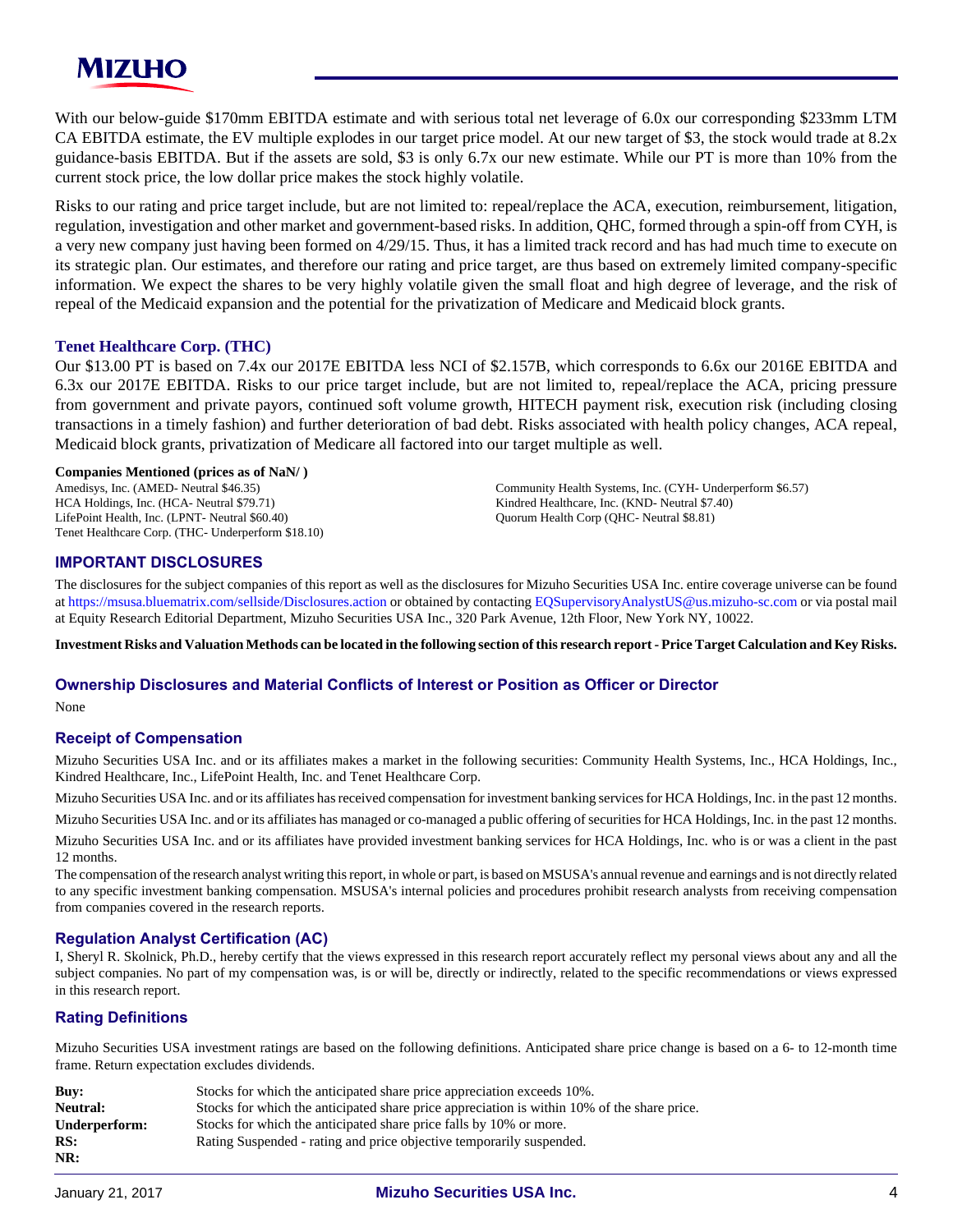

No Rating - not covered, and therefore not assigned a rating.

#### **Rating Distribution**

| (As of NaN/ )       | % of coverage | IB service past 12 mo |
|---------------------|---------------|-----------------------|
| Buy (Buy)           | 45.55%        | 42.19%                |
| Hold (Neutral)      | 51.25%        | 36.81%                |
| Sell (Underperform) | 3.20%         | 44.44%                |

For disclosure purposes only (NYSE and FINRA ratings distribution requirements), our Buy, Neutral and Underperform ratings are displayed as Buy, Hold and Sell, respectively.

For additional information: Please log on to <http://www.mizuhosecurities.com/us> or write to Mizuho Securities USA Inc. 320 Park Ave, 12th FL, New York, NY 10020.

#### **Disclaimers**

This report has been prepared by Mizuho Securities USA Inc. ("MSUSA"), a subsidiary of Mizuho Americas LLC, solely for the purpose of supplying information to the clients of MSUSA and/or its affiliates to whom it is distributed. This report is not, and should not be construed as, a solicitation or offer to buy or sell any securities or related financial products.

This report has been prepared by MSUSA solely from publicly available information. The information contained herein is believed to be reliable but has not been independently verified. MSUSA makes no guarantee, representation or warranty, and MSUSA, MHSC and/or their affiliates, directors, employees or agents accept no responsibility or liability whatsoever as to the accuracy, completeness or appropriateness of such information or for any loss or damage arising from the use or further communication of this report or any part of it. Information contained herein may not be current due to, among other things, changes in the financial markets or economic environment. Opinions reflected in this report are subject to change without notice.

This report does not constitute, and should not be used as a substitute for, tax, legal or investment advice. The report has been prepared without regard to the individual financial circumstances, needs or objectives of persons who receive it. The securities and investments related to the securities discussed in this report may not be suitable for all investors, and the report is intended for distribution to Institutional Investors. Readers should independently evaluate particular investments and strategies, and seek the advice of a financial adviser before making any investment or entering into any transaction in relation to the securities mentioned in this report.

MSUSA has no legal responsibility to any investor who directly or indirectly receives this material. Investment decisions are to be made by and remain as the sole responsibility of the investor. Investment involves risks. The price of securities may go down as well as up, and under certain circumstances investors may sustain total loss of investment. Past performance should not be taken as an indication or guarantee of future performance. Unless otherwise attributed, forecasts of future performance represent analysts' estimates based on factors they consider relevant. Actual performance may vary. Consequently, no express or implied warranty can be made regarding future performance.

Any references in this report to Mizuho Financial Group, Inc. ("MHFG"), MHSC and/or its affiliates are based only on publicly available information. The authors of this report are prohibited from using or even obtaining any insider information. As a direct subsidiary of Mizuho Americas LLC and indirect subsidiary of MHFG, MSUSA does not, as a matter of corporate policy, cover MHFG or MHSC for investment recommendation purposes.

MSUSA or other companies affiliated with MHFG, Mizuho Americas LLC or MHSC, together with their respective directors and officers, may have or take positions in the securities mentioned in this report, or derivatives of such securities or other securities issued by companies mentioned in this report, for their own account or the accounts of others, or enter into transactions contrary to any recommendations contained herein, and also may perform or seek to perform broking and other investment or securities related services for the companies mentioned in this report as well as other parties generally.

#### **Restrictions on Distribution**

This report is not directed to, or intended for distribution to or use by, any person who is a citizen or resident of, or entity located in, any locality, territory, state, country or other jurisdiction where such distribution, publication, availability or use would be contrary to or restricted by law or regulation. Persons or entities into whose possession this report comes should inform themselves about and observe such restrictions.

**United States:** Mizuho Securities USA Inc., a subsidiary of Mizuho Americas LLC, 320 Park Avenue, 12th Floor, New York, NY 10022, USA, contact number +1-212-209-9300, distributes or approves the distribution of this report in the United States and takes responsibility for it. Any transaction by a US investor resulting from the information contained in this report may be effected only through MSUSA. Interested US investors should contact their MSUSA sales representative.

**United Kingdom/European Economic Area:** This report is distributed or has been approved for issue and distribution in the UK by Mizuho International plc ("MHI"), Mizuho House, 30 Old Bailey, London EC4M 7AU, a member of the MHSC Group. MHI is authorized and regulated by the Financial Services Authority and is a member of the London Stock Exchange. For the avoidance of doubt this report is not intended for retail clients. This report may be distributed in other member states of the European Union.

**Japan:** This report is distributed in Japan by Mizuho Securities Co., Ltd. ("MHSC"), Otemachi First Square Otemachi 1-chome, Chiyoda-ku, Tokyo 100-0004, Japan. Registered Financial Instruments Firm, No. 94 (Kinsho), issued by the Director, Kanto Local Finance Bureau. MHSC is a member of the Japan Securities Dealers Association, the Japan Securities Investment Advisers Association and the Financial Futures Association of Japan, and the Type II Financial Instruments Firms Association.